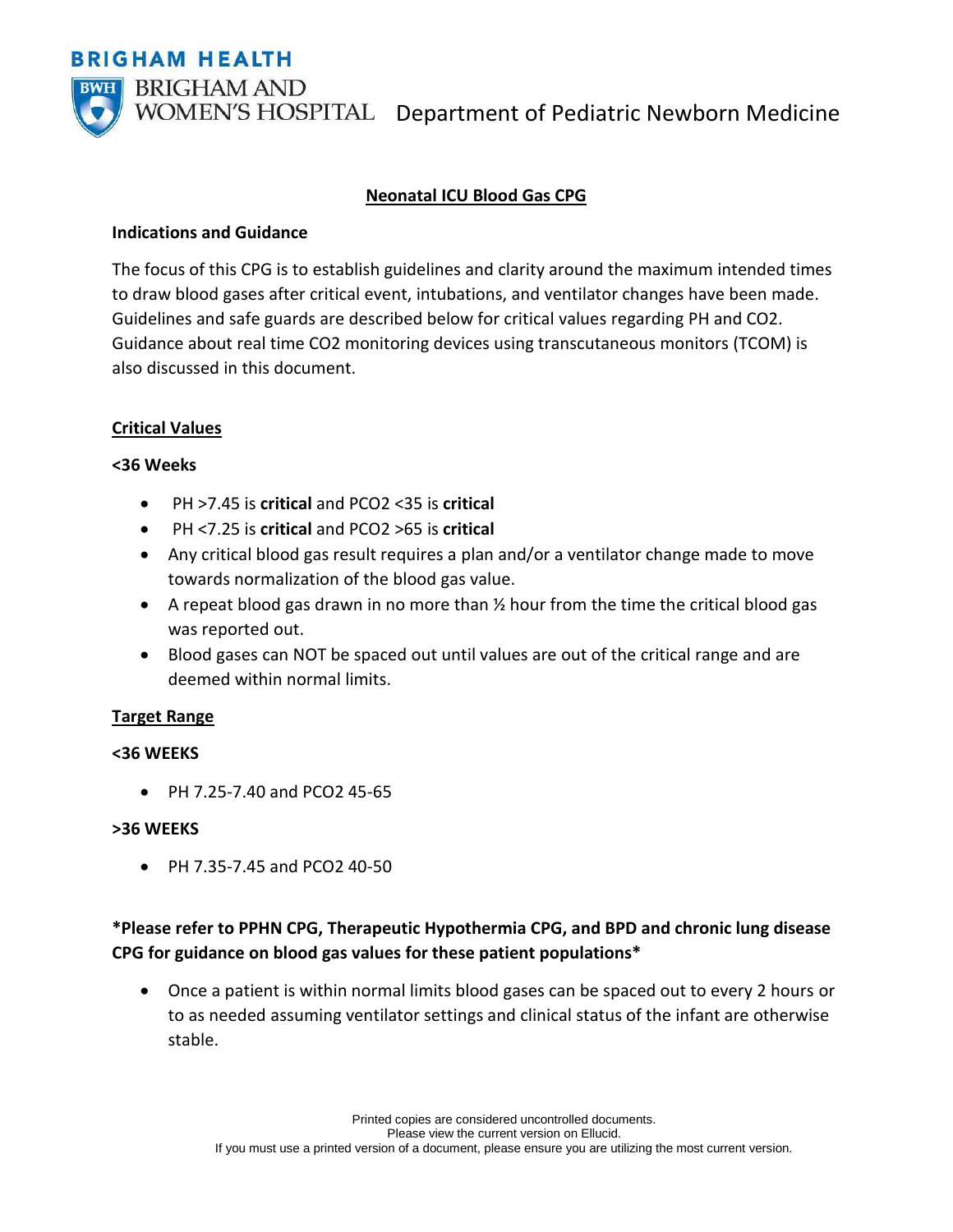# **BRIGHAM HEALTH**



WOMEN'S HOSPITAL Department of Pediatric Newborn Medicine

## **Ventilator Changes and Escalation in Care**

- A blood gas is to be obtained no later than a  $\frac{1}{2}$  hour after a code or traumatic event that requires PPV.
- Post surfactant administration a blood gas must be obtained within 1 hour from the time it was administered to the patient. (Please also see INSURE CPG for blood gas guidance)
- A blood gas must be obtained within 2 hours after every conventional ventilator change is made, and within 1 hour of every high frequency ventilator change.
	- This is especially important for a patient who just recently received surfactant or within the ELBW patient population in the first week of life.
	- These two patient populations should also have their CO2 closely monitored by TCOM. (See TCOM below)
- When a patient is extubated to NIPPV the patient should receive a follow up blood gas no more than 2 hours post extubation.
- If there is an escalation of patient care from RA to CPAP or CPAP to NIPPV a blood gas should be obtained with in no more than 1 hour of that change. This recommendation is for acute patient populations, and not for our BPD patient population.

## **TCOM MONITORING**

- Transcutaneous monitoring should be initiated and maintained on all patients 34 weeks or less requiring ventilator support and any patient who receives surfactant and is actively weaning.
- TCOM's currently do not replace initial blood gases after surfactant or blood gases after code or traumatic events.
- TCOM's are not considered correlated with a blood gas until there are 2 corresponding or trending blood gases from that site. (Please also see NICU RT policy 6.3)
- TCOM's should have a correlation blood gas at least every 48 hours while the patient is utilizing the device.
- A TCOM should have two correlating gases if the TCOM is off the patient for more then the recalibration time period. (more than 10 minutes)
- When in doubt or if the clinical team has concerns about a TCOM value correlation with a blood gas at any time is always recommended.

*NICU clinical teams are encouraged to follow the guidance of the CPG as written, but understandably extenuating clinical circumstances will arise. In those circumstances please document in the patient chart the team decision to deviate from the CPG.*